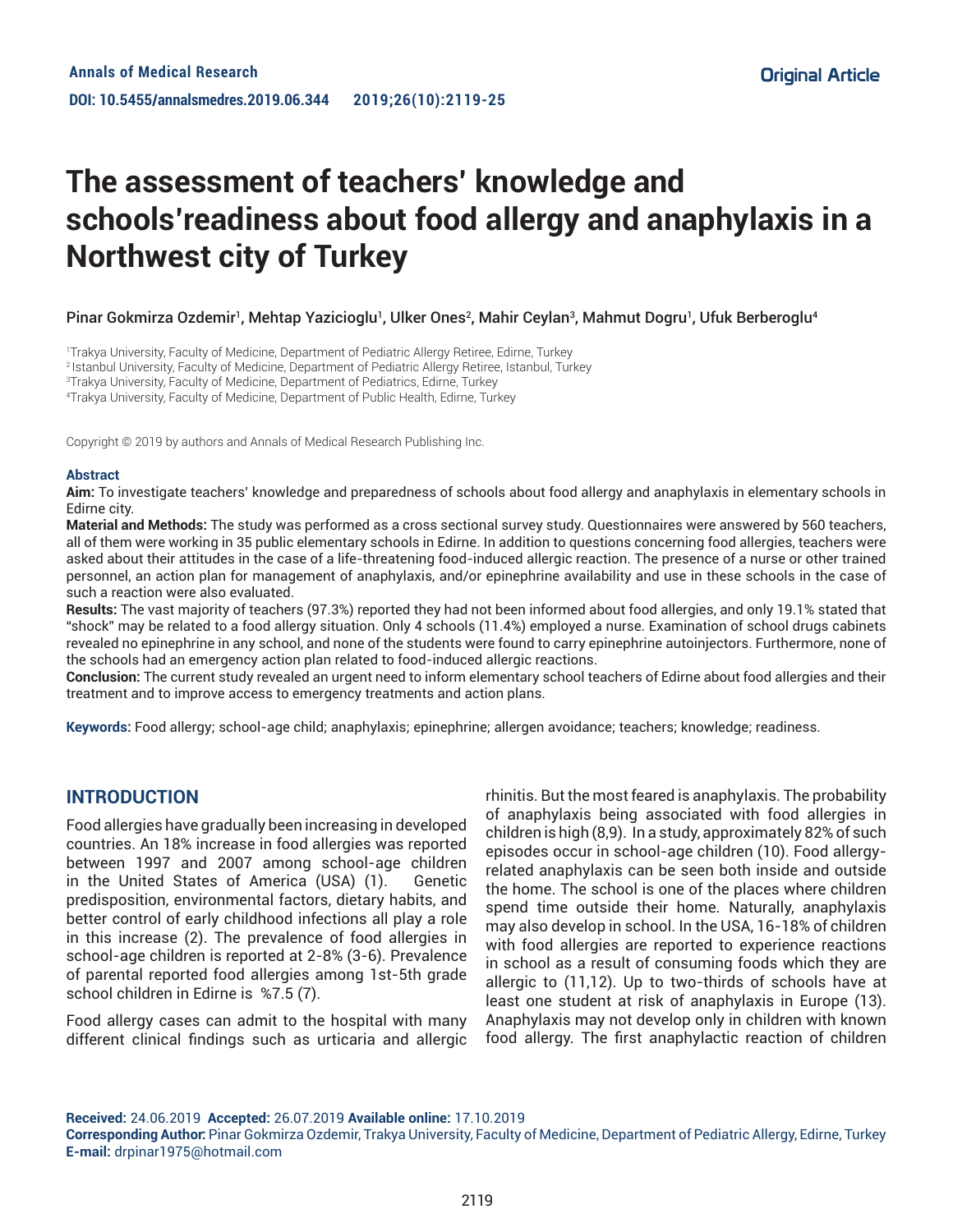may develop at school. Sicherer et al (12) reported that 25% of the children with a peanut allergy experienced their first attack in school.

It is important to know about such a vital reaction, the level of knowledge of teachers who are responsible for the children in the school, and the readiness of schools for emergency allergic reactions. Thus, if a deficiency is completed, undesirable results can be prevented. The majority of studies on food allergies and management of anaphylaxis in schools have been performed in developed countries(11,14-16). In developing countries, such as Turkey, there have only been two studies which were related to knowledge of teachers and school staff about food allergy-induced anaphylaxis (17,18). The objective of this cross sectional study was to investigate the assessment of teachers' knowledge and preparedness of schools about food allergy and anaphylaxis in our city.

# **MATERIAL and METHODS**

#### **Participants**

The current cross-sectional, descriptive study was performed by evaluating questionnaires answered by 560 teachers serving at all of 35 public elementary schools in Edirne city center. Edirne is is a city that located at the Greece and Bulgarian border of Turkey. All public elementary schools included the study but private schools were not included in the current study.

Verbal informed consent to participate was obtained from teachers agreeing to complete the study questionnaire. Ethical approval was obtained from the local ethical committee and permission was obtained from the Governor's Office and the Provincial National Education Directorate of Edirne before the study began.

### **Questionnaire forms**

In the questionnaire, teachers were asked about subject matter classified into three groups: 1) their awareness of students with food allergies in their classes, including how they learned of these cases, the number of known cases, and the foods concerned; 2) their general knowledge regarding food allergies, such as the foods they thought were most responsible, the most common clinical findings, and whether they had received an education on food allergies; 3) the care and habits of teachers and school facilities regarding food allergies, including lunches provided by the school, knowledge on dealing with lifethreatening food allergies, the existence of an emergency action plan, and the presence of individuals (e.g., a nurse) able to aid in such a situation. The questionnaires were distributed by a pediatric allergy and immunology fellow and a pediatric resident involved in the present study and were collected upon completion that same day. Following collection of questionnaires, any drugs contained in drugs cabinets and/or dispensaries of each school were examined, highlighting the presence of epinephrine ampoules or autoinjectors. Clinical and diagnostic workup of the students who were reported as "food allergic" was not the subject of this study.

#### **Procedure**

Questionnaires were distributed to 726 teachers; 658 of them agreed to complete the survey. Ninety-eight of 658 collected questionnaire form excluded due to lack of adequate information, 560 questionnaire form included to final evaluation.

## **Data analysis**

All results were analyzed using the SPSS® (Statistical Package for the Social Sciences) 18 (SPSS Inc., Chicago, IL, USA) program. Categorical variables were described as number (percentages) while continuous variables were expressed as mean ± standard deviation (minimummaximum).

## **RESULTS**

Of the teachers who participated, 56.6% were female and 43.4% were male. The mean age of teachers was 40.6  $\pm$ 8.5 years (range, 21-59 years). The mean time in-practice was  $16.1 \pm 9.25$  years (range, 1-42 years).

| Table 1. Teachers' demographic characteristics and statements about<br>their students with food allergy (n=560) |                                |  |
|-----------------------------------------------------------------------------------------------------------------|--------------------------------|--|
| <b><i>VARIABLE</i></b>                                                                                          | <b>SAMPLE POPULATION n (%)</b> |  |
| Gender                                                                                                          |                                |  |
| <b>Female</b>                                                                                                   | 317 (56.6)                     |  |
| <b>Male</b>                                                                                                     | 243 (43.4)                     |  |
| Age (year)*                                                                                                     | $40.6 \pm 8.5(21 - 59)$        |  |
| How long have you been working as a<br>teacher*                                                                 | $16.1\pm9.25(1-42)$            |  |
| Do you have a student with food allergy<br>in your class?                                                       |                                |  |
| <b>Yes</b>                                                                                                      | 39 (6.97)                      |  |
| Where were you informed from about<br>your student's food allergy?                                              |                                |  |
| <b>Family statement</b>                                                                                         | 19(48.7)                       |  |
| <b>Student statement</b>                                                                                        | 15(38.5)                       |  |
| <b>Direct observation</b>                                                                                       | 5(12.9)                        |  |
| Which kind of food(s) are your student is<br>allergic to?                                                       |                                |  |
| <b>Egg</b>                                                                                                      | 16(41)                         |  |
| <b>Chocolate</b>                                                                                                | 9(23.07)                       |  |
| Cow milk                                                                                                        | 5(12.8)                        |  |
| <b>Strawberry</b>                                                                                               | 5(12.8)                        |  |
| <b>Othert</b>                                                                                                   | 4(10.25)                       |  |
| Do your students are given lunch in your<br>school?                                                             |                                |  |
| Yes                                                                                                             | 156(27.8)                      |  |

**\*Mean±SD(Min-Max), † (honey, spice, fast food,crisps)**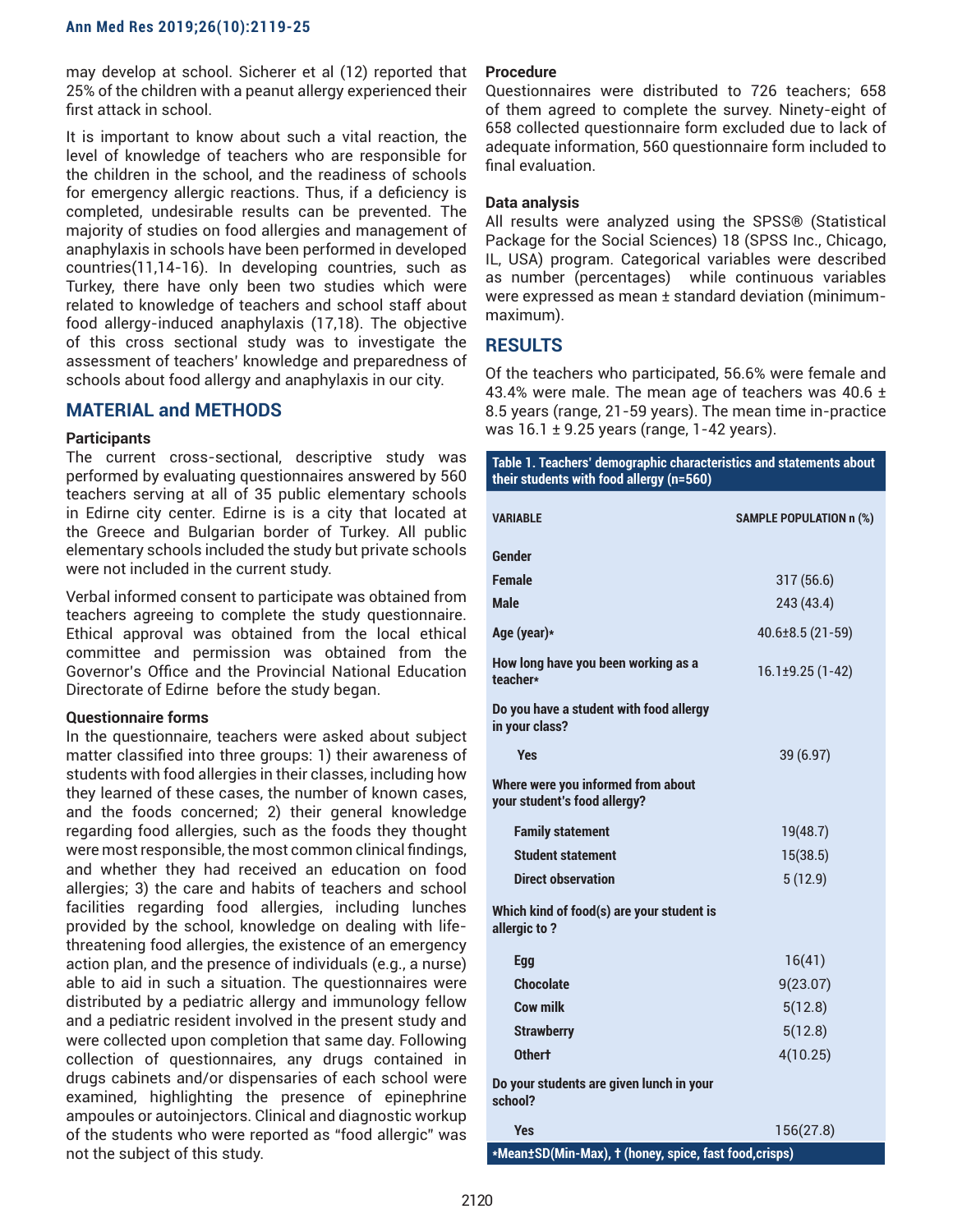| <b>QUESTIONS/OPTIONS</b>                                                                                                                      | <b>SAMPLE POPULATION N(%)</b> |
|-----------------------------------------------------------------------------------------------------------------------------------------------|-------------------------------|
| Have you ever informed about food allergy?                                                                                                    |                               |
| No                                                                                                                                            | 545(97.3)                     |
| Yes                                                                                                                                           | 11(1.96)                      |
| Not answered                                                                                                                                  | 4(0.71)                       |
| How were you informed?                                                                                                                        |                               |
| Internet                                                                                                                                      | $6\phantom{1}$                |
| <b>Books/Journals</b>                                                                                                                         | 4                             |
| <b>Television</b>                                                                                                                             | 1                             |
| Do you think you need an education about food allergy ?                                                                                       |                               |
| Yes                                                                                                                                           | 532(95)                       |
| <b>No</b>                                                                                                                                     | 22(3.92)                      |
| Not answered                                                                                                                                  | 6(1.07)                       |
| In your experience, which is the most common food causing an allergic response in an individual?                                              |                               |
| Egg                                                                                                                                           | 137(24.4)                     |
| Strawberry                                                                                                                                    | 29(5.17)                      |
| Chocolate                                                                                                                                     | 20(3.57)                      |
| <b>Tomato</b>                                                                                                                                 | 14(2.5)                       |
| Milk/milk products                                                                                                                            | 13(2.32)                      |
| <b>Foods with additives</b>                                                                                                                   | 13(2.32)                      |
| I don't know or n≤4 for any food                                                                                                              | 334(59.6)                     |
| Which symptom can be seen in an individual with confirmed food allergies during an acute allergic reaction?                                   |                               |
| (choose the symptom among the symptoms are given below)<br><b>Pruritus</b>                                                                    | 492(87.9)                     |
| Rash                                                                                                                                          | 426(76.1)                     |
|                                                                                                                                               | 342(61.1)                     |
| Itchy eyes<br><b>Emesis-vomiting</b>                                                                                                          | 337(60.2)                     |
|                                                                                                                                               |                               |
| Abdominal pain                                                                                                                                | 280(50)                       |
| <b>Diarrhea</b>                                                                                                                               | 237(42.3)                     |
| Shortness of breath                                                                                                                           | 217(38.8)                     |
| Cough                                                                                                                                         | 193(34.5)                     |
| <b>Runny nose</b>                                                                                                                             | 183(32.7)                     |
| Swelling of joints <sup>+</sup>                                                                                                               | 145(25.9)                     |
| Shock                                                                                                                                         | 107(19.1)                     |
| Bloody urine <sup>+</sup><br>What is the most common symptom seen in a patient with food allergies who is experiencing an acute reaction to a | 34(6.1)                       |
| particular food?                                                                                                                              |                               |
| Rash <sup>#</sup>                                                                                                                             | 330(58.9)                     |
| Which of the following foods is safe to consume in a patient with a confirmed cow's milk allergy                                              |                               |
| Apple*                                                                                                                                        | 345(61.6)                     |
| Do you read food labels ?                                                                                                                     |                               |
| Yes                                                                                                                                           | 471(84.1)                     |
| Which is the most critical section of a food label for a teacher to read as a precaution in caring for individuals with                       |                               |
| confirmed food allergies?<br>Ingredients                                                                                                      |                               |
|                                                                                                                                               | 279(49.8)                     |
| Other <sup>9</sup>                                                                                                                            | 77(13.75)                     |
| Not answered                                                                                                                                  | 204(36.42)                    |

**¶ (expiry date, calorie, storage conditions etc.)**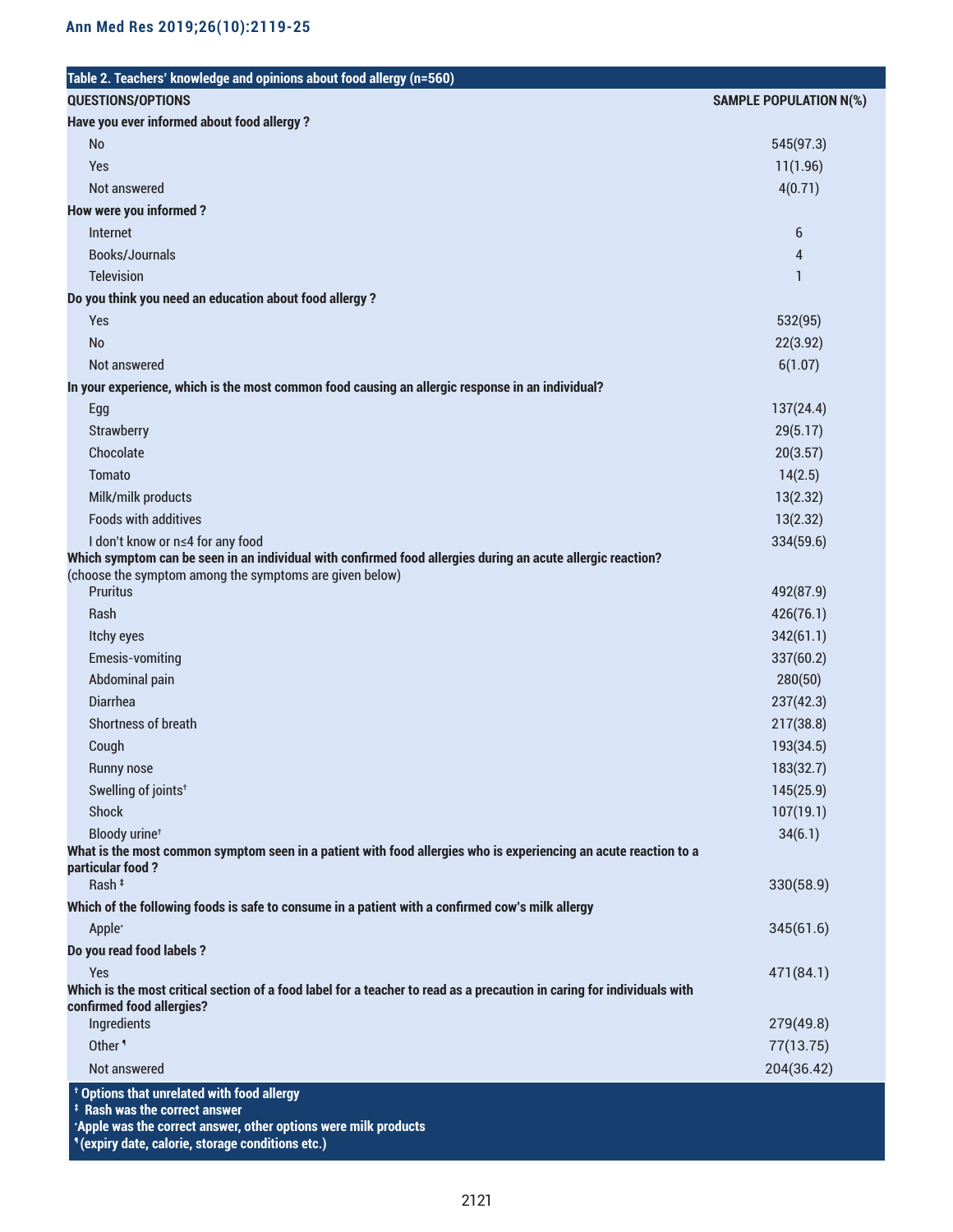#### **Ann Med Res 2019;26(10):2119-25**

Thirty-nine teachers (6.97%) declared they had students with food allergies in their classes; 19 teachers (48.7%) reported they became aware of students with food allergies "from the child's family," 15 (38.5%) were informed "by the student," and 5 (12.9%) found out "by observation of symptoms related food allergy." None of these students had history of anaphylactic reaction and their food allergy diagnosis were not confirmed. The foods reported to be the most responsible for food allergies of students in the participating elementary schools were eggs (41%), chocolate (23.1%), strawberries (12.8%), and cow's milk (12.8%). The number of teachers reporting students were provided lunch in their schools was 156 (27.8%). Demographic information is presented in detail in Table 1.

## **Teacher knowledge of food allergies**

In total, 97.3% of teachers stated they had not received previous education on food allergies. Of the 11 (1.96%) who stated they received such education, 6 were educated via internet, 4 were via press/media, and 1 via television; 95% of teachers thought it was necessary to receive education about food allergies. The foods most commonly thought to lead to allergies were eggs (24.4%), strawberries (5.17%), and chocolate (3.57%). Only 19.1% of teachers

stated that "shock" may be related to food allergies. In addition, findings unrelated with food allergy, such as swelling of joints and bloody urine, were linked with food allergies by 25.9% and 6.1% of teachers, respectively. Over half of teachers (58.9%) reported "rash" as the most common clinical finding related to food allergies. Teacher responses to questions are shown in Table 2.

**Schools management of life-threatening allergic reactions** School nurses were present in only 4 (11.4%) of the 35 elementary schools. These schools were boarding schools and special schools for disabled students. None of the schools evaluated, including those with nurses, had epinephrine ampoules or autoinjectors or even emergency action plans. Other than schools with nurses, none of the other schools had trained personnel able to perform emergency interventions. In response to questions concerning their approach to a severe, life-threatening allergic reaction to food in school, 36.9% of teachers said, "I would try to transfer him/her to the nearest hospital." Only 2 (0.35%) teachers said their food allergic students carry drugs to help treat the possibility of any allergic reaction, which included antihistamines, while no students carried epinephrine auto injectors (Table 3).

**Table 3. Attitudes of teachers and school facilities for the management of life threatening reactions due to food allergy**

| <b>VARIABLE</b>                                                                                                              | <b>SAMPLE POPULATION n (%)</b> |
|------------------------------------------------------------------------------------------------------------------------------|--------------------------------|
| What is your initial action in the case of a serious allergic rection?                                                       |                                |
| I try to transfer him /her to the nearest hospital                                                                           | 207(36.96)                     |
| I have never been in a such situation                                                                                        | 40(7.14)                       |
| I don't know                                                                                                                 | 32(5.71)                       |
| <b>Nothing</b>                                                                                                               | 22(3.92)                       |
| I call 112 emergency service                                                                                                 | 21(3.75)                       |
| I notify his/her family                                                                                                      | 5(0.89)                        |
| I try to keep safe his/her airway                                                                                            | 2(0.35)                        |
| I notify the school nurse                                                                                                    | 1(0.17)                        |
| Do you have a student who carries any medication for allergic reactions?                                                     |                                |
| <b>No</b>                                                                                                                    | 524(93.57)                     |
| Yes <sup>+</sup>                                                                                                             | 2(0.35)                        |
| The number of schools which are employing a nurse (Among 35 public elementary school)                                        | 4(11.4)                        |
| The number of schools which are epinephrine is available (auto enjector or ampoule)                                          | 0(0)                           |
| Is there an action plan to be used in the case of serious allergic reaction in your school?                                  |                                |
| <b>No</b>                                                                                                                    | 543(96.96)                     |
| Is there a trained school staff who can apply first intervention in the case of serious allergic reaction in your<br>school? |                                |
| <b>No</b>                                                                                                                    | 506(90.37)                     |
| <sup>†</sup> Antihistamines                                                                                                  |                                |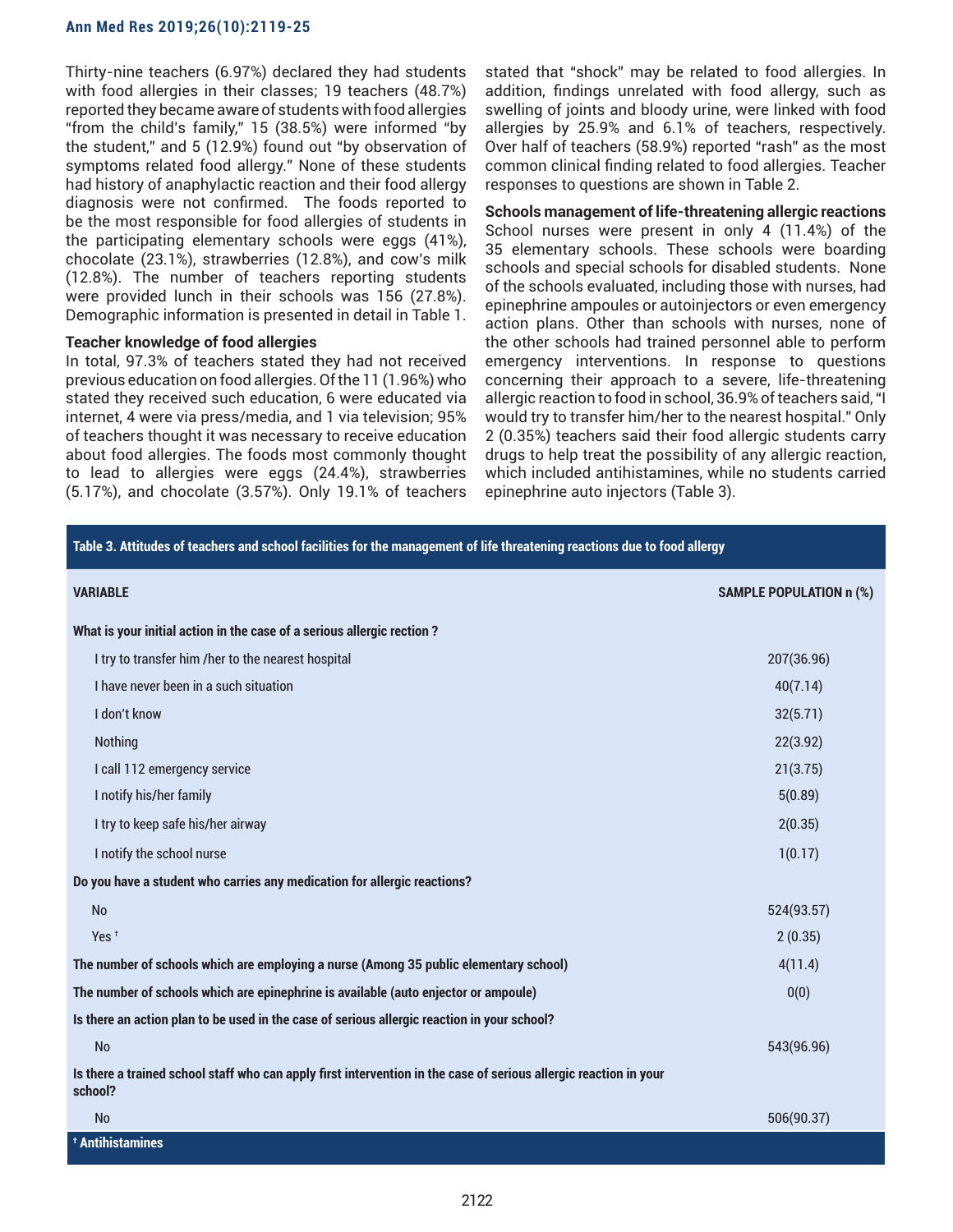# **DISCUSSION**

We found that the teachers had low levels of knowledge about food allergy and anaphylaxis in this study. Most of them were not trained in food allergy or anaphylaxis and there was a great demand for training on this subject. The study also revealed that primary schools were unprepared for anaphylaxis in Edirne. Most schools did not have a nurse and an action plan for the emergency intervention and there was no epinephrine to be used in emergency situations. These findings emphasize the importance of providing education to teachers and making schools ready for anaphylaxis.

Having information about food allergy of a child allows not only to make proper dietary elimination but also to recognize and manage any life threatening allergic reaction as soon as possible. In our study, only 6.97% of teachers reported having students with food allergies in their classes. The parents reported less than half of the history of food allergy to the teachers. This result shows that parents do not provide adequate information to teachers.

The school is place where children spend most of their time at outside the home, and where they come into contact with various kinds of food. Among children with food allergy, 18% have experienced a reaction in school (11). The symptoms of an allergic reaction usually appear very rapidly, namely between 5 and 30 minutes following exposure to the allergen. It is important for teachers to recognize the reaction in this critical period. To be able to recognize the allergic reaction more quickly, the teachers should be trained on this subject. In our study 97.3% of teachers stated they had not received previous education on food allergies. Only 11 of them reported they had information about the subject, internet and booklets were most reported source of their knowledge. Ercan et al (18). reported 26.4% of teachers in public schools had previously been trained about anaphylaxis. This discrepancy may be due to difference in definition of the subject between two study (food allergy vs anaphylaxis). In this study, booklets and media were the most common sources of education. In another study, Urrutia-Pereira et al (19) reported, 28% of teachers had previously learned about anaphylaxis and food allergy. Similarily, social media was reported as the most common sources of education in these studies like in our study. Interestingly; study of Polloni et al (20) revealed that 63.6% of Italian teachers were educated about food allergy and anaphylaxis, 71.7% of them educated during the first aid courses. This result may a consequence of widespread organization of first aid courses in Italy. In our study, 95% of teachers thought it was necessary to receive education about food allergies. It is important for our teachers to have a high rate of willingness to receive education in this subject where there are serious gaps.

The most common foods causes food allergy in children are cow's milk, eggs, peanuts and hazelnuts (2). In our study, the foods reported to be the most responsible for food allergies of students in the participating elementary

schools were eggs (41%), chocolate (23.1%), strawberries (12.8%), and cow's milk (12.8%). Ercan et al (18) also found that eggs, strawberries and milk were reported as the most common allergic foods by teachers. Despite cow's milk and eggs are most common cause of food allergies in the literature; chocolate and strawberries are often reported as cause of food allergy in Turkish studies (7,18) because they thought as important allergic foods in our society.

Various target organs can be affected by food allergies (e.g. the skin, gut, respiratory tract, and cardiovascular system). Skin is the most frequent involved organ in food allergy and anaphylaxis. In our study over half of teachers (58.9%) reported "rash" as the most common clinical finding related to food allergies but anaphylactic shock was linked to food allergy by only 19.1% of respondents. In the study of Urrutia-Pereira et al (19), 61% and 74,7% of the teachers correctly reported food allergy (such as urticaria, itching, stomach pain, wheezing, squeezethroat, collapse) and anaphylaxis (such as urticaria, stomach pain, breathing gasping) symptoms, respectively. In the study of Polloni et al (20) 90.8% of the teachers knew most of the frequent symptoms; and 81.9% were familiar with typical symptoms of anaphylaxis. Our results indicate that our teachers have deficiencies in recognizing food allergy and anaphylaxis.

In our country, except for private schools or boarding schools, there is usually no nurse in public schools. In our study, only 11.4% of the schools had school nurses. One in 10,000 children has an anaphylactic attack per year. Approximately 82% of such episodes occur in school-age children (10). Therefore, it is important to having health care personnel who can intervene in such situations in schools. Unfortunately our study revealed another worrying result; none of the schools had epinephrine which is the first drug to be used in anaphylaxis. Ozen et al (17) reported only 1% of 232 primary schools in Istanbul had epinephrine autoinjector. Avedissian et al (21) evaluated 59 schools in Lebanon and found that only 14% of schools had epinephrine to be used in emergency situations. In a study which evaluated the state of emergency preparedness of schools in the USA, 76% of school nurses stated that there are epinephrine autoinjectors in their schools (22). Nine out of 32 deaths associated with food allergies in the USA occur in schools, most commonly caused by delayed administration of life-saving epinephrine (23, 24). These findings are particularly worrying since it is reported that the first food-related anaphylaxis episode may occur at school. These results indicate that emergency preparedness of schools in developing countries are considerably low than developed countries.

Emergency action plan should be given to patients experienced an anaphylactic episode. Studies of developed countries have reported the percent of schools employing staff capable of performing emergency interventions and/or the presence of written emergency action plans varies from 16% to 86% (11,12,25,26). One study from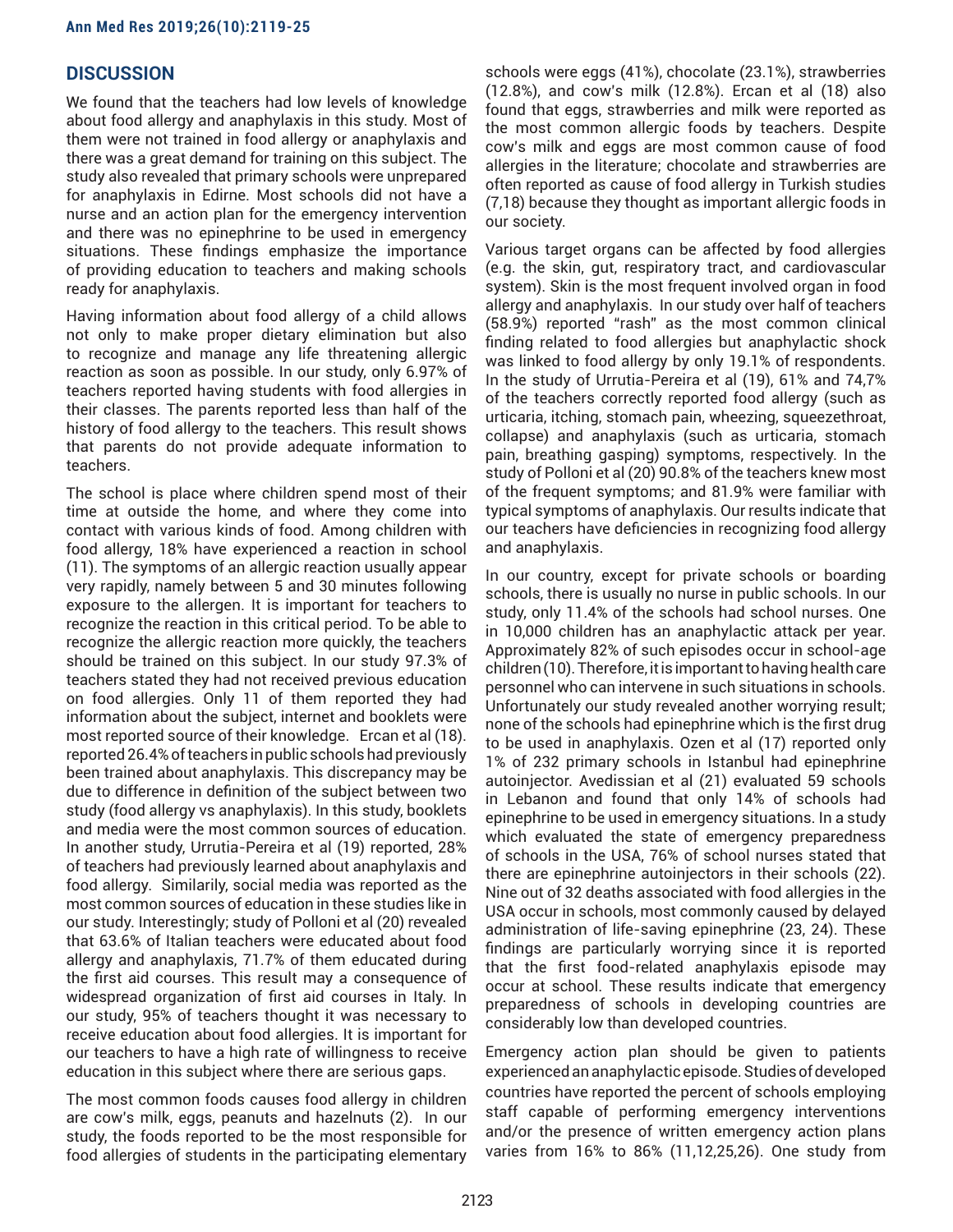### **Ann Med Res 2019;26(10):2119-25**

Turkey reported that 84% of teachers in Istanbul stated they had no written information that could be used as a guide for handling anaphylaxis in schools (17). Another study performed in private and public schools in Istanbul reported that only 6% stated that a plan of action for anaphylaxis was available in private schools, there was no action plan in any of the public schools (18). Allergy doctors have an important role in this regard.

## **Limitations**

There were two limitations of the study. The survey was performed as based on teacher statements, none of the students reported as "food allergic" had undergone any allergy workup to definitive diagnosis. Furthermore, the surveys are subject to a number of measurements errors due to respondents such as failure to carefully read and answer the questions.

# **CONCLUSION**

We found that teachers' level of knowledge about anaphylaxis was quite low and our schools are unprepared for anaphylaxis. In order to prevent undesired results, teachers should be informed about food allergies and anaphylaxis. In our schools, facilities should be provided to interfere with anaphylaxis.

*The initial results of current study was presented as an oral presentation at the Food Allergy and Anaphylaxis Meeting in Venice, Italy, February 17-19, 2011. The abstract of oral presentation was published in Clinical and Translational allergy 2011(1):p043*

*Competing interests: The authors declare that they have no competing interest.* 

*Financial Disclosure: There are no financial supports*

*Ethical approval: Ethical approval was obtained from the ethical committee of Trakya University Faculty of Medicine and permission was obtained from the Governor's Office and the Provincial National Education Directorate of Turkey before the study began.*

*Pinar Gokmirza Ozdemir ORCID: 0000-0002-8155-4210 Mehtap Yazicioglu ORCID: 0000-0001-9197-1344 Ulker Ones ORCID: 0000-0000-0000-0000 Mahir Ceylan ORCID: 0000-0001-7988-9815 Mahmut Dogru ORCID: 0000-0001-9728-8028 Ufuk Berberoglu ORCID: 0000-0002-4088-7289*

# **REFERENCES**

- 1. Branum AM, Lukacs SL. Food allergy among children in the United States. Pediatrics 2009;124:1549 –1555.
- 2. Allen KJ, Hill DJ, Heine RG. Food allergy in childhood. Med J Aust 2006; 185: 394-400.
- 3. Rance F, Grandmoddet X, Grandjean H. Prevalence and main characteristics of school children diagnosed with food allergies in France. Clin Exp Allergy 2005;35:167- 72.
- 4. Sicherer SH, Sampson HA. Food allergy: Epidemiology, pathogenesis,diagnosis, and treatment. J Allergy Clin Immunol 2014;133:291-307.
- 5. Rona RJ, Keil T, Summers C, et al. The prevalence of food allergy: a meta-analysis. J Allergy Clin Immunol 2007;120:638-46.
- 6. Zuidmeer L, Goldhahn K, Rona RJ, et al. The prevalence of plant food allergies: a systematic review. J Allergy

Clin Immunol. 2008;121:1210-18

- 7. Ozdaglı U. Prevalence of Parental Reported Food Allergies Among 1st-5th Grade School Children in Edirne. Unpublished Master thesis, Trakya University, Edirne, 2009.
- 8. Lim DH. Food anaphylaxis. Korean Journal of Asthma, Allergy and Clinical Immunology 2010; 30: 91–2.
- 9. Simons FE and Sampson HA. Anaphylaxis epidemic: fact or fiction. J Allergy Clin Immunol 2008;1:1166– 68.
- 10. Bohlke K, Davis RL, DeStefano F, et al. Epidemiology of anaphylaxis among children and adolescents enrolled in a health maintenance organization. J Allergy Clin Immunol 2004:113:536–42.
- 11. Nowak-Wegrzyn A, Conover-Walker MK, Wood RA. Food-allergic reactions in schools and preschools. Arch Pediatr Adolesc Med 2001;155:790 –95.
- 12. Sicherer SH, Furlong TJ, DeSimone J, al. The US Peanut and Tree Nut Allergy Registry: characteristics of reactions in schools and day care. J Pediatr 2001;138:560-5.
- 13. Muraro A, Clark A, Beyer K, et al. The management of the allergic child at school: EAACI/GA2LEN Task Force on the allergic child at school. Allergy 2010; 65:681–9.
- 14. Eldredge C, Patterson L, White B, et al . Assessing the readiness of a school system to adopt food allergy management guidelines. WMJ 2014;113:155-61.
- 15. Ravarotto L, Mascarello G, Pinto A, et al. Food allergies in school: design and evaluation of a teacher-oriented training action. Ital J Pediatr 2014;40:100
- 16. Young MC, Anne Muñoz-Furlong and Sicherer SH. Management of food allergies in schools: a perspective for allergists. J Allergy Clin Immunol 2009;124: 175– 82.
- 17. Ozen A, Boran P, Torlak F, et al . School Board Policies on Prevention and Management of Anaphylaxis in İstanbul:Where Do We Stand?. Balkan Med J 2016;33:539-42.
- 18. Ercan H, Ozen A, Karatepe H, et al. Primary school teachers' knowledge about and attitudes toward anaphylaxis. Pediatr Allergy Immunol 2012;23:428- 32.
- 19. Urrutia-Pereira M, Mocellin LP, de Oliveira RB,et al. Knowledge on asthma, food allergies, and anaphylaxis: Assessment of elementary school teachers, parents/caregivers of asthmatic children, and university students in Uruguaiana, in the state of Rio Grande do Sul, Brazil. Allergol Immunopathol (Madr) 2018;46:421-30.
- 20. Polloni L, Lazzarotto F, Toniolo A, et al. What do school personnel know, think and feel about food allergies? ClinTransl Allergy 2013;3:39
- 21. Avedissian T, Honein-Abou Haidar G, Dumit N, et al. Anaphylaxis management: a survey of school and day care nurses in Lebanon. BMJ Paediatr Open 2018;2:260.
- 22. Olympia RP, Wan E, Avner JR. The preparedness of schools to respond to emergencies in children: a national survey of school nurses. Pediatrics